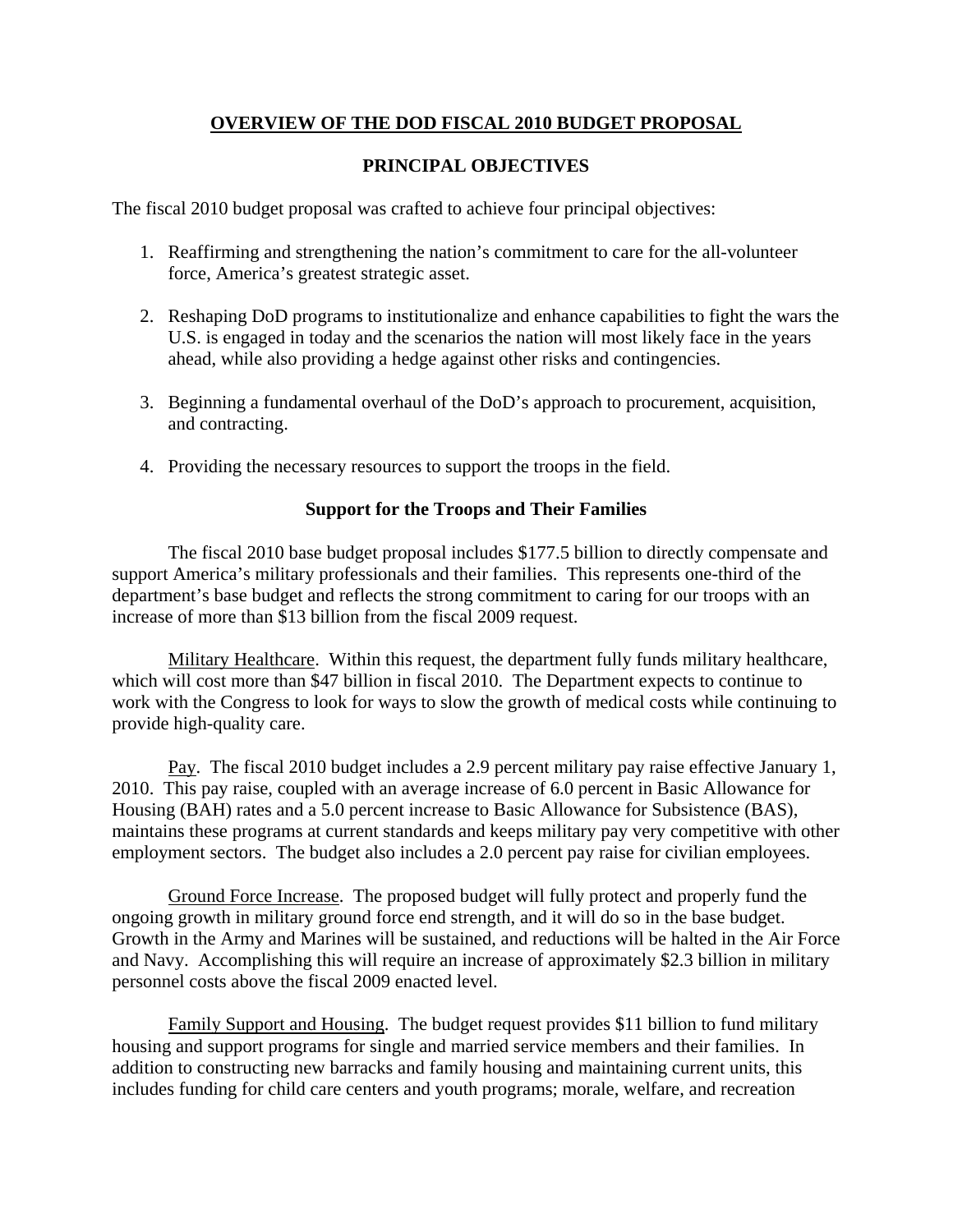activities; warfighter and family services; commissaries; DoD schools; and military spouse employment programs.

 Caring for Our Wounded, Ill, and Injured. The department has no greater priority than providing the highest quality support to wounded, ill, and injured soldiers, sailors, airmen, Marines, and their families. The fiscal 2010 budget recognizes this responsibility and provides \$3.3 billion to support injured service members in their recovery, rehabilitation, and reintegration. This funding provides additional case managers and mental health providers, an expedited Disability Evaluation System, construction of 12 additional Army Warrior in Transition complexes, and continued implementation of Walter Reed National Military Medical Center and Fort Belvoir hospital BRAC projects within the National Capital Region. The budget also includes \$0.4 billion for medical research and development for traumatic brain injury, psychological health, and other casualty care issues.

## **Reshape the Force**

 Efforts to put defense bureaucracies on a war footing in recent years have revealed flaws in the way the department operates. Its institutions were created and organized to prepare for conventional conflicts with modern armies, navies, and air forces. The existing organization has not provided adequate institutional support for today's warfighters and their needs. Today's warfighters require steady, long-term funding and a bureaucratic constituency similar to conventional modernization programs. The fiscal 2010 budget will begin a process of change needed to fully support today's warfighters.

 ISR. The budget will increase intelligence, surveillance, and reconnaissance (ISR) support for today's warfighter by adding nearly \$2 billion to the base budget. This will include:

- 50 Predator-class unmanned aerial orbits by 2011. This capability, which has been in high demand in Iraq and Afghanistan, will now be permanently funded in the base budget. It will eventually result in a 62 percent increase in capability over the current level and 127 percent compared to a year ago.
- An increase in manned ISR capabilities, such as the turbo-prop aircraft deployed so successfully as part of Task Force Odin in Iraq.
- Research and development on a number of ISR enhancements and experimental platforms optimized for today's battlefield.

 Helicopters. The fiscal 2010 base budget will include an increase of \$500 million to field and sustain more helicopters, a capability that is in urgent demand in Afghanistan. Because the principal limitation on helicopter capacity is a shortage in maintenance crews and pilots rather than a lack of airframes, the focus will be on recruiting and training more Army helicopter crews.

 Global Partnerships. To boost global partnership capacity, the department will spend \$550 million for training and equipping foreign militaries (in addition to those in Iraq and Afghanistan) to undertake counterterrorism and stability operations and to conduct security and stabilization activities.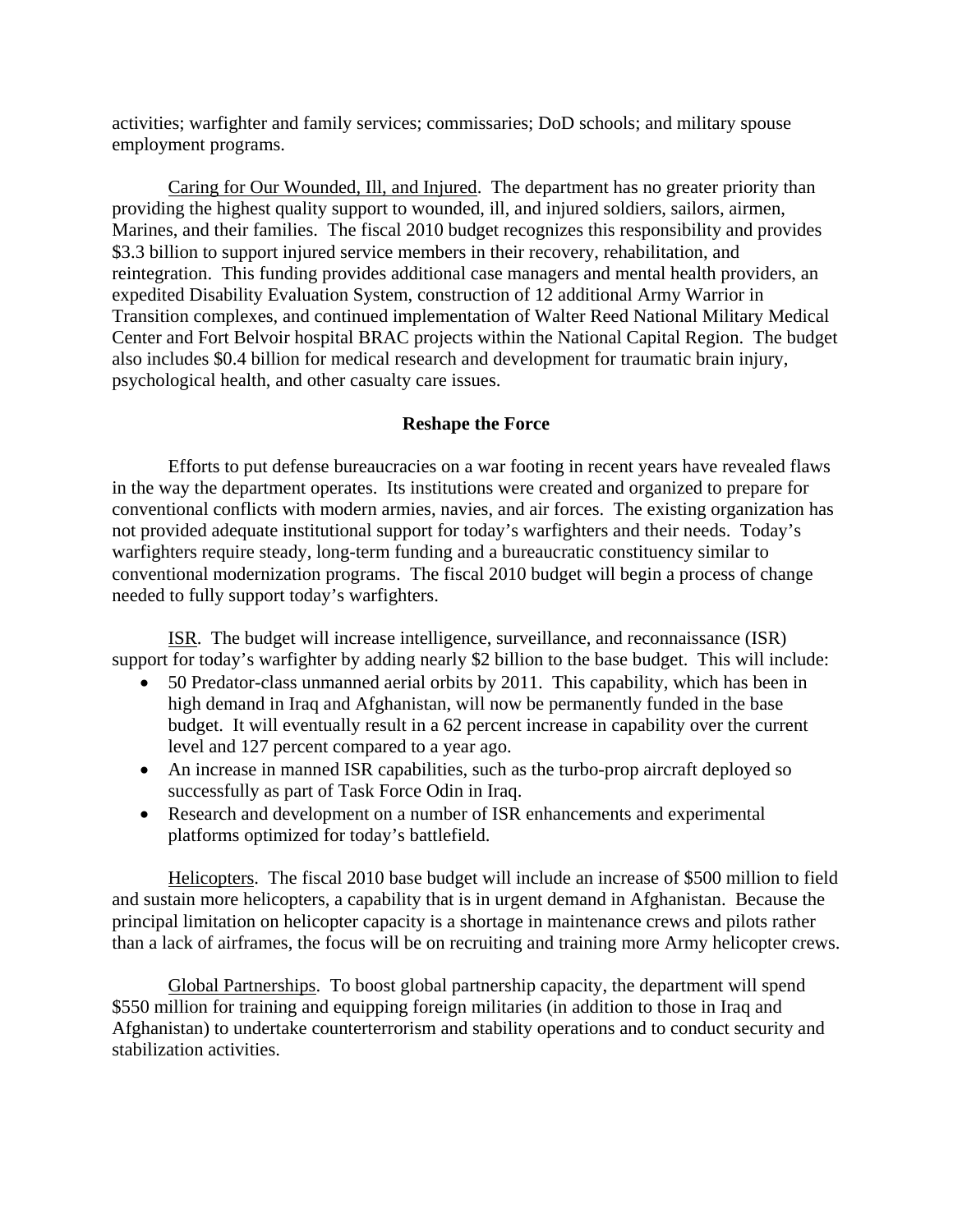Special Operations. To grow Special Operations capabilities, the DoD will increase personnel by more than 2,400 or 4 percent. The budget will also buy more special forcesoptimized mobility aircraft.

 Littoral Combat Ships. Plans call for increasing the buy of Littoral Combat Ships (LCS) from two to three in fiscal 2010. LCS provide a key capability for operations in coastal regions. The goal is eventually to acquire 55 of these ships.

 Joint High Speed Vessels. The fiscal 2010 budget will enable the Department to improve its intra-theater lift capacity by increasing the charter of Joint High Speed Vessels (JHSV) from two to four. This arrangement will continue until the DoD's own production program begins deliveries in 2011.

Brigade Combat Teams. The proposed budget will cap the growth of Army Brigade Combat Teams at 45 instead of the previously planned 48, while maintaining the planned increase in Army end strength at 547,400. This will ensure that better-manned units are ready to deploy; it will help to end the routine use of stop loss in the Army; and it will lower the risk of a hollowed force.

#### **Modernize Capabilities**

 As the DoD shifts resources to support current wars and other potential irregular campaigns, it must still contend with the security challenges posed by the military forces of other countries. To deter potential aggression, project power when necessary, and protect U.S. interests and allies around the globe, the fiscal 2010 budget includes new or additional investments in key areas. It also includes carefully chosen program terminations and delays designed to make funds available for higher priority initiatives.

 Air Superiority. To sustain U.S. air superiority, the department is committed to building a fifth generation tactical fighter capability that can be produced in quantity at sustainable cost. The fiscal 2010 budget includes \$6.8 billion to buy 30 F-35s, an increase from fiscal 2009 levels of \$3.1 billion and 14 aircraft. The research and development program is fully funded at \$3.6 billion. DoD plans to acquire 513 F-35s over the course of the current five-year plan, with an ultimate goal of 2,443 aircraft. In addition, the fiscal 2010 budget includes \$2.9 billion to acquire 31 F/A-18 and E/A-18G aircraft. In fiscal 2010, the Air Force plans to retire about 250 of its oldest tactical fighter aircraft. Production of the F-22 will also end, with a total force of 187 planes. The fiscal 2009 supplemental budget included funds for four F-22 fighters, which will complete production.

 Aerial Tankers. To replace the Air Force's aging tanker fleet, DoD will maintain the KC-X aerial refueling tanker schedule and funding. Solicitations are planned for this summer.

 Airlift. No additional production of the C-17 airlifter program will be requested in fiscal 2010 or beyond. Analysis has concluded that the U.S. has sufficient C-17s with the 205 already in the force or in production.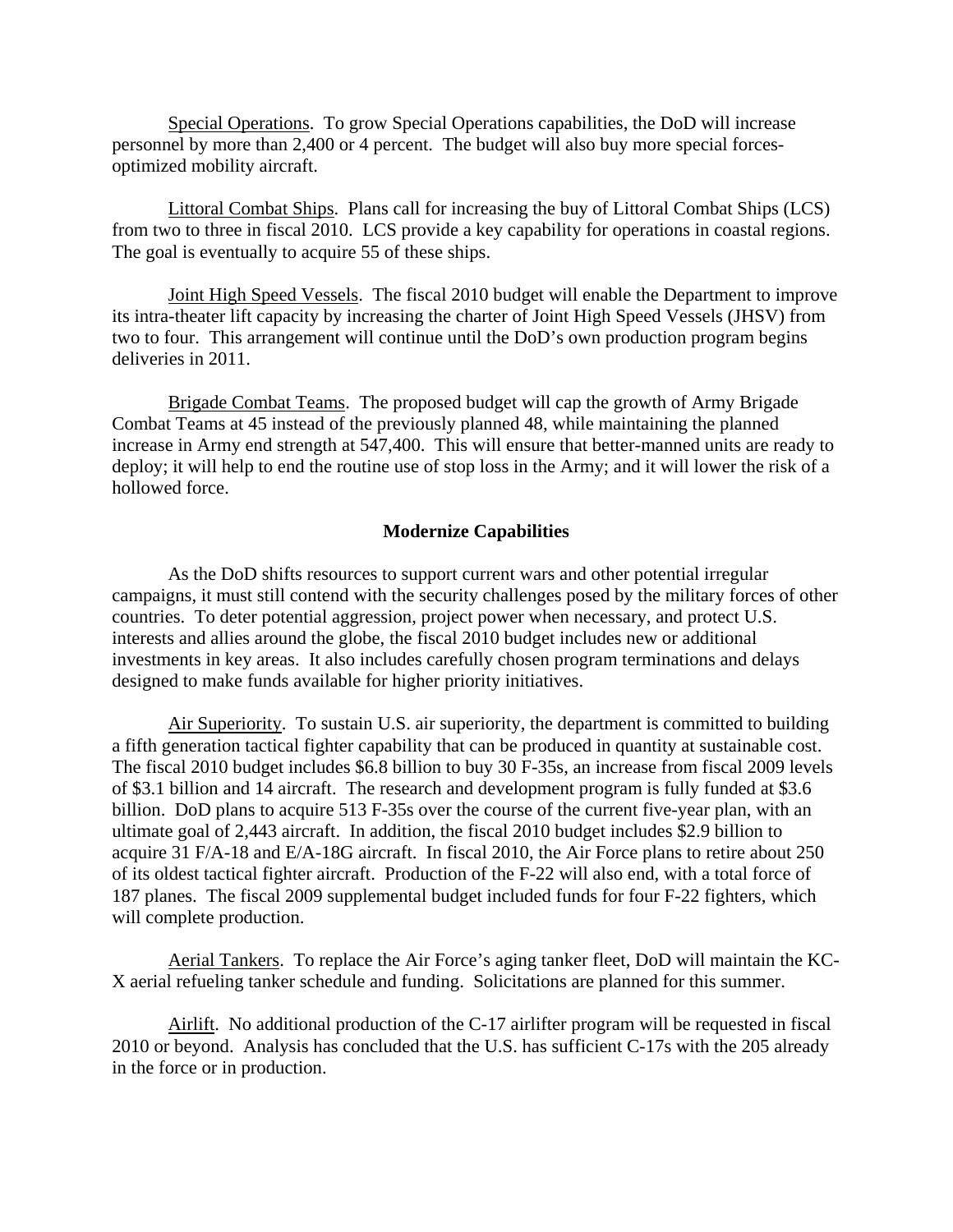Cyberspace. To improve cyberspace defense capabilities, the budget continues to support the program initiated in fiscal 2009 and increases funding for a broad range of improvements to Information Assurance capabilities that improve our ability to ensure that information is secure and trusted as it is generated, stored, processed, and transported throughout the lifecycles of information and IT systems. In addition, the budget includes funding to increase training of cyber experts and to establish a cyber test range.

 Nuclear and Strategic Forces. In fiscal 2010, the department will begin the replacement program for the Ohio class ballistic missile submarine. A development program for a follow-on Air Force bomber will not be pursued until the DoD has a better understanding of the need, the requirements, and the technology. All strategic requirements will be examined during the ongoing Quadrennial Defense Review and the Nuclear Posture Review, and in light of Post-START arms control negotiations.

 Naval Power. The healthy margin of dominance at sea provided by America's existing battle fleet makes it possible and prudent to slow production of several shipbuilding programs. Accordingly, the fiscal 2010 budget will shift the Navy Aircraft Carrier Program to a five-year build cycle, placing it on a more fiscally sustainable path. This plan will result in a fleet of 10 carriers after 2040. The Navy CG-X next generation cruiser program will be delayed to reconsider the requirements and acquisition strategy. Amphibious ship and sea-basing programs such as the  $11<sup>th</sup>$  Landing Platform Dock ship and the Mobile Landing Platform Ship will be delayed in order to assess costs and to analyze the need for these capabilities.

 Destroyers. Funds from fiscal 2010 will be used to complete the third DDG 1000 Destroyer and build one DDG 51 Destroyer. Current plans call for building all three DDG 1000 class ships at Bath Iron Works in Maine. The DDG 51 class ship will be restarted at Ingalls shipyard in Mississippi, and this type ship will eventually be built at both yards.

 Future Combat Systems. The Army's Future Combat Systems (FCS) program will be significantly restructured. It will change from a core program with spinouts of mature technologies to an incremental program focused on improving Infantry Brigade Combat Teams with FCS technologies and replacing the most vulnerable platforms in the Heavy Brigade Combat Teams. Meanwhile, the fiscal 2010 budget will continue development of three unmanned ground vehicles, two unmanned aerial vehicles, non-line-of-sight launch system, unattended ground sensors, and an information network.

#### **Change How We Buy**

 To maintain America's technological and conventional edge, DoD must make a dramatic change in the way military equipment is acquired. Reform involves the following:

1. Consistently demonstrating the commitment and leadership to cancel programs that significantly exceed their budget or which spend limited tax dollars to buy more capability than the nation needs.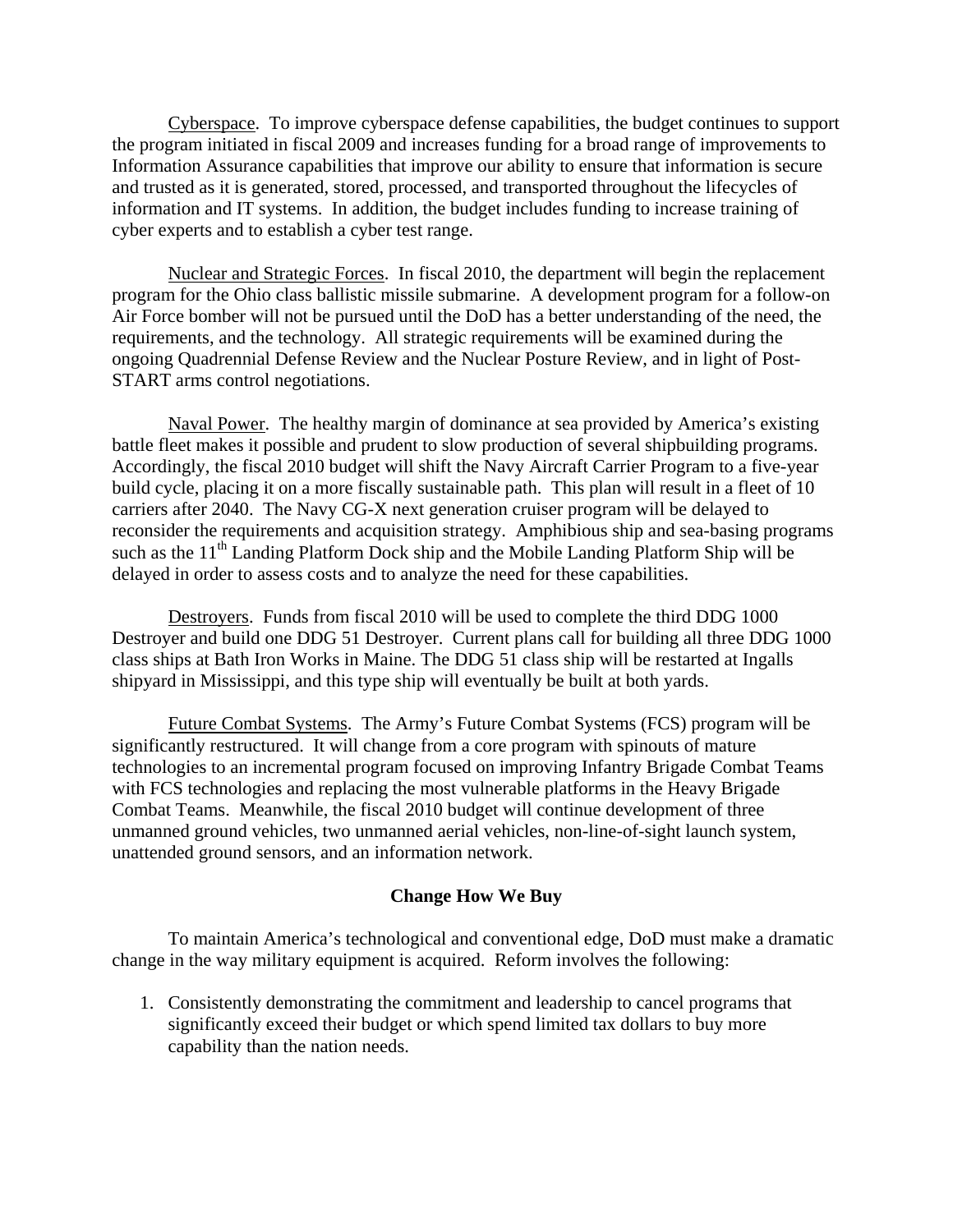- 2. Tying goals to the actual and prospective capabilities of known future adversaries, not by what might be technologically feasible for a potential adversary given unlimited time and resources.
- 3. Ensuring that requirements are reasonable and technology is adequately mature to allow the Department to successfully execute the programs.
- 4. Realistically estimating program costs and providing budget stability for the programs DoD initiates.
- 5. Adequately staffing the government acquisition team and providing disciplined and constant oversight.

The proposed budget for fiscal 2010 will aggressively support these goals:

 Presidential Helicopter. The fiscal 2010 budget will terminate the VH-71 Presidential helicopter, which involved design and production of 23 helicopters. The program is behind schedule and the original cost of \$6.5 billion has ballooned to more than \$13 billion. Plans will proceed for an alternative solution in fiscal 2011.

 CSAR-X Helicopter. The Air Force Combat Search and Rescue helicopter program will be terminated. The program has had a troubled contracting history and is an example of a single-Service aircraft with a single purpose. The department will review the CSAR mission in the context of multi-Service requirements.

 Transformational Satellite. The \$19 billion Transformational (TSAT) program will be terminated. Instead, DoD will purchase two more Advanced Extremely High Frequency satellites.

 Missile Defense. The fiscal 2010 budget will reduce the Missile Defense Agency (MDA) program by \$1.2 billion, leaving a fiscal 2010 request of \$7.8 billion for MDA:

- The program will be restructured to focus on the rogue state and theater missile threat.
- Ground-based interceptors in Alaska will not be increased as planned, but research and development will be funded to improve existing capabilities to defend against long-range rogue missile threats.
- The second airborne laser prototype aircraft will be canceled due to affordability and technology problems, keeping the existing aircraft as a technology demonstration effort.
- The Multiple Kill Vehicle (MKV) program will be terminated because of significant technical challenges.

 Insourcing and Acquisition Workforce. Under the fiscal 2010 budget request, the department will begin reducing its reliance on support service contractors from the current 39 percent of the workforce performing administrative and advisory services to the pre-2001 level of 26 percent. Contract personnel will be replaced with approximately 13,800 government employees, including 2,500 acquisition specialists. In addition, the department will increase the acquisition workforce by another 1,580 government employees, for a total of 4,080 in fiscal 2010. By 2015, the acquisition workforce will grow by about 20,000 people.